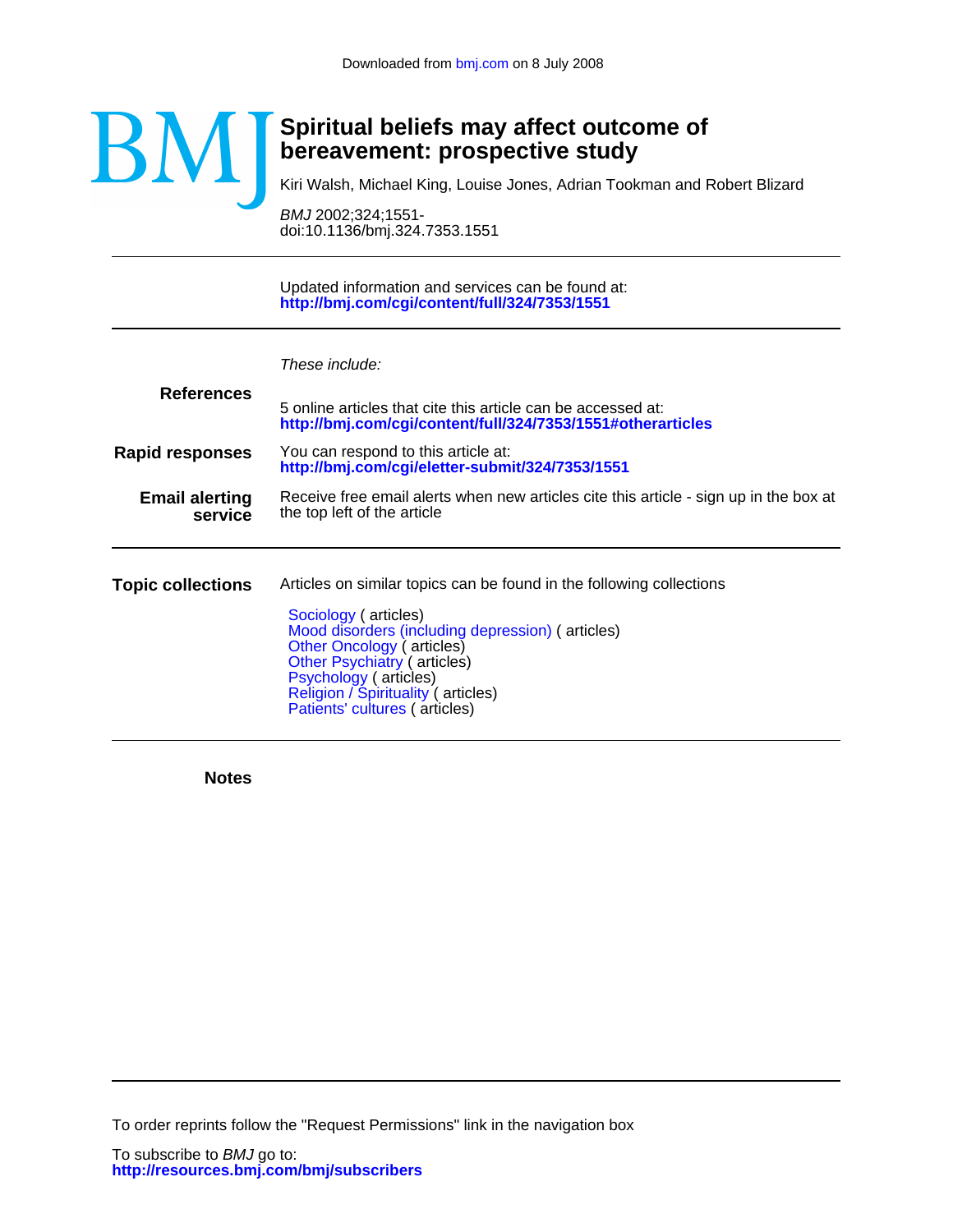# Papers

# **Spiritual beliefs may affect outcome of bereavement: prospective study**

Kiri Walsh, Michael King, Louise Jones, Adrian Tookman, Robert Blizard

# **Abstract**

**Objective** To explore the relation between spiritual beliefs and resolution of bereavement.

**Design** Prospective cohort study of people about to be bereaved with follow up continuing for 14 months after the death.

**Setting** A Marie Curie centre for specialist palliative care in London.

**Participants** 135 relatives and close friends of patients admitted to the centre with terminal illness. **Main outcome measure** Core bereavement items, a standardised measure of grief, measured 1, 9, and 14 months after the patients' death.

**Results** People reporting no spiritual belief had not resolved their grief by 14 months after the death. Participants with strong spiritual beliefs resolved their grief progressively over the same period. People with low levels of belief showed little change in the first nine months but thereafter resolved their grief. These differences approached significance in a repeated measures analysis of variance (F=2.42, P=0.058). Strength of spiritual belief remained an important predictor after the explanatory power of relevant confounding variables was controlled for. At 14 months the difference between the group with no beliefs and the combined low and high belief groups was 7.30 (95% confidence interval 0.86 to 13.73) points on the core bereavement items scale. Adjusting for confounders in the final model reduced this difference to 4.64 (1.04 to 10.32) points. **Conclusion** People who profess stronger spiritual beliefs seem to resolve their grief more rapidly and completely after the death of a close person than do people with no spiritual beliefs.

## **Introduction**

Religious faith addresses the existential questions of life and death. Death of a close relative or companion is an extremely distressing experience, and grieving can take a long time. But little research on whether spiritual or religious beliefs alter the process of grief has been carried out. Studies of families coping with the death of a child<sup>12</sup> and research into the adaptation of older people to widowhood<sup>3</sup> suggest that religious belief affects the outcome of bereavement. Research is often retrospective, however, and causal connections are difficult to establish.<sup>1</sup> Furthermore, research has been

hampered by a lack of standardised measures. The development of valid and reliable measures of spiritual beliefs<sup>4</sup> and of the process of bereavement<sup>5</sup> has enabled us to study the relation between spiritual beliefs and grieving. We aimed to test the null hypothesis that spiritual belief has no effect on the grieving process.

# **Method**

Our prospective cohort study received approval from the local research ethics committee. All close relatives or friends of patients admitted between January 1997 and August 1998 to a Marie Curie centre for specialist palliative care in London were eligible to take part. Leaders from the main religions are on call for the centre 24 hours a day and a room is reserved for private thought and prayer. Patients are admitted from the local area, irrespective of their religious affiliation, and there is no manifest religious imagery or culture in the building. The centre has 32 beds for symptom control and respite, and continuing or terminal care. We consulted staff regarding the relative or friend thought to be closest to the patient and sought informed consent from these potential participants while they were at the centre. After giving their informed consent, participants underwent their first assessment.

We used standardised measures to assess strength of spiritual belief and bereavement outcome. We also hypothesised that age, sex, emotional status, cognitive style, and social networks could be associated with spiritual beliefs and bereavement outcome, thereby acting as confounders in the putative relation between them and included these likely confounders in our study. Participants completed five measures:

(1) The Royal Free interview for religious and spiritual beliefs assesses the nature and strength of spiritual beliefs and practice.<sup>4</sup> It has high reliability and concurrent validity. A spiritual scale consists of questions in visual analogue format about the beliefs held. High scores indicate strongly held beliefs that play a major part in a person's life. Strength of spiritual belief is considered independently of religious observance.

(2) The core bereavement items scale measures the intensity of grief. It has high reliability and face and discriminant validity, and has been shown to be an important measure of change in grieving with time.<sup>5</sup> (3) The hospital anxiety and depression scale $\delta$  is a brief measure of emotional status and is well validated.

Department of Psychiatry and Behavioural Science, Royal Free Campus, Royal Free and University College Medical School, London NW3 2PF Kiri Walsh *research fellow* Michael King *professor* Robert Blizard *medical statistician*

Edenhall Marie Curie Centre, London NW3 5NS Louise Jones *research physician in specialist palliative care*

Adrian Tookman *consultant physician in specialist palliative care*

Correspondence to: M King m.king@rfc.ucl.ac.uk

bmj.com 2002;324:1551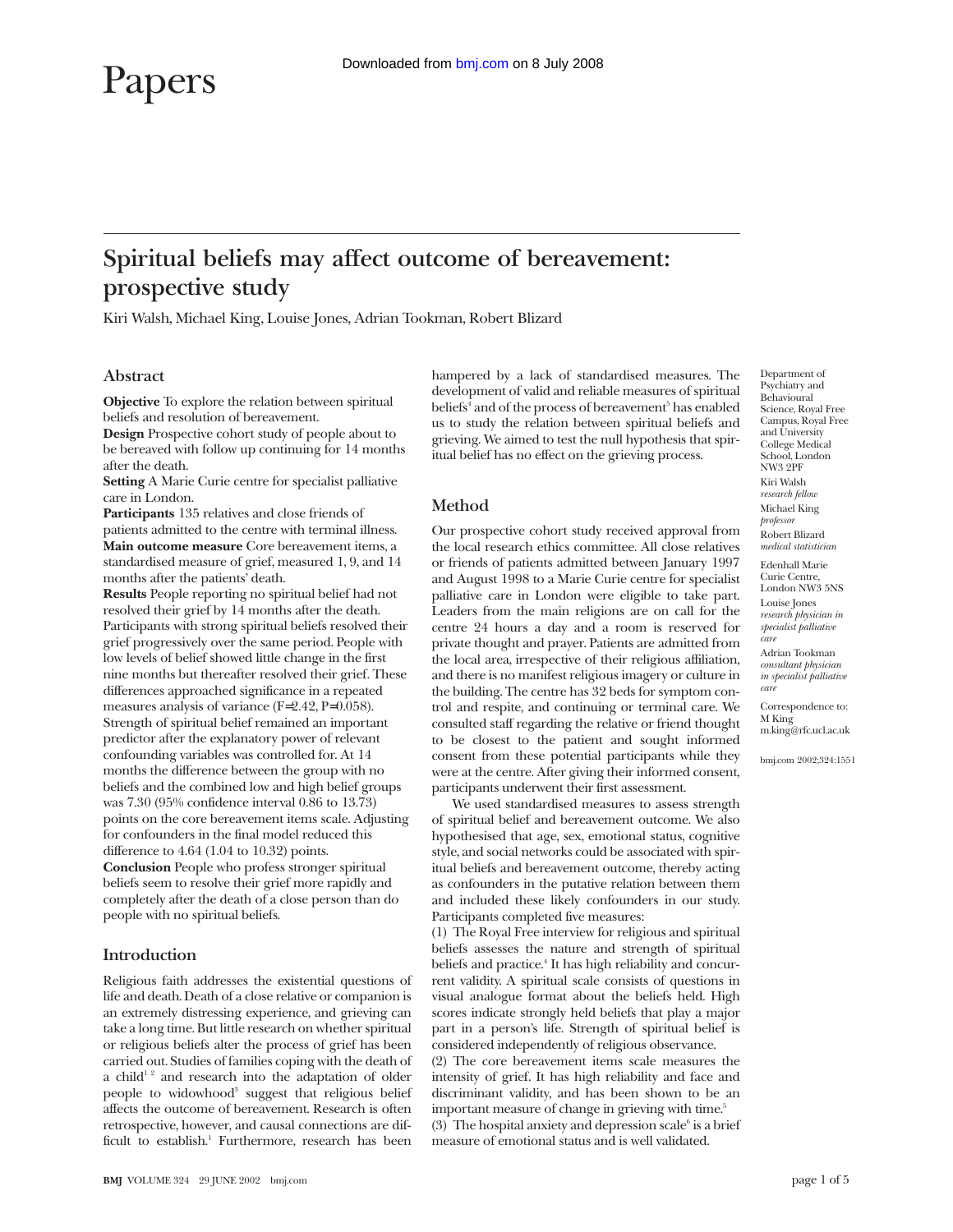(4) The close persons questionnaire measures social support.<sup>7</sup> Participants are asked to nominate the people to whom they have felt closest and second closest during the preceding 12 months. A composite score of the frequency and number of contacts with relatives, friends, and social groups is also derived for the 12 month period. High scores indicate strong social ties.

(5) The locus of control of behaviour scale is a standardised measure of the extent to which people perceive events as being a consequence of their own behaviour and under personal control.<sup>8</sup> Low scores indicate an internal locus of control and high scores indicate an external locus of control.

Although many people return to near normal four to six months after the death of a loved one,<sup>9</sup> resolving a bereavement may take longer in others. Thus, we followed up participants at 1, 9, and 14 months after the death of their relative or friend. We timed the final two assessments to avoid distress around the anniversary of the death. At each follow up we assessed the nature and intensity of grief by using the core bereavement items scale and asked participants to complete again the hospital anxiety and depression scale and the locus of control of behaviour scale.

#### **Data analysis**

We analysed the data using the statistics software package SPSS (versions 6 and 9). We used Student's *t* test for normally distributed data and the  $\chi^2$  statistic for categorical data. On an a priori basis, we divided the sample into three groups on the basis of their beliefs: no spiritual belief, low strength of belief, and high strength of belief. The latter two groups were divided on the mean score of the spiritual scale (the mean and median scores were 27). We compared the three groups by using analysis of variance and the Pearson  $\chi^2$ statistic. We analysed our principal outcomes at 1, 9, and 14 months by using multivariate, repeated measures analyses. We present Greenhouse-Geisser adjusted *F* ratios for the effect of time at 1, 9, and 14 months and the interaction of time and strength of belief to test whether the three strength of belief groups differed in their course of grief.

We conducted further exploratory analyses of the effects of the hypothesised confounders in the relation between spiritual belief and outcome of bereavement by using repeated measures, multivariate analyses of covariance in which age, depression, locus of control,



**Fig 1** Flow chart for studying the effect of spiritual beliefs on outcome of bereavement

and degree of social isolation were included as covariates. Sex of the participant and emotional closeness to the patient were included as between subjects factors. We entered the covariates and factors into the analysis, beginning with demographic variables and following with psychological and then social variables. The final model included all variables that showed important  $(P<0.2)$  within subject or between subject effects. We retained strength of belief in the model because this addressed our main hypothesis.

We estimated that 170 participants would be sufficient to detect a moderate correlation of 0.25 between the scores on the core bereavement items scale and strength of spiritual beliefs with 90% power and at the 5% level of significance.

## **Results**

#### **Response rates**

We approached 216 people, 153 (71%) of whom agreed to be interviewed (fig 1). We found no significant difference in sex of people agreeing or refusing to take part. We did not undertake interviews with 18 participants because their relative or close friend died before the interview could be arranged. Therefore, a total of 135 people (90 women and 45 men) took part in the baseline interviews. In all, 129 patients (96%) died within the time available for follow up and thus the relatives and friends of these 129 comprised the study cohort. Ninety five (74%) of these

**Table 1** Factors associated with response to follow up. Results are numbers (percentages) unless indicated otherwise

|                                                          | No of follow ups completed |                       |                           |                              |
|----------------------------------------------------------|----------------------------|-----------------------|---------------------------|------------------------------|
| Variable                                                 | None $(n=14)$              | At least one $(n=20)$ | All $(n=95)$              | Significance                 |
| Mean (SD) age                                            | 49.5 (19.4)*               | 53.22 (19.4)          | 52.73 (14.7) <sup>+</sup> | $F=0.245$ , P=0.783          |
| Men                                                      | 7(50)                      | 7(35)                 | 31(33)                    | $\gamma^2 = 1.62$ , P=0.445  |
| Relationship to deceased:                                |                            |                       |                           |                              |
| Spouse or partner                                        | 6(43)                      | 7(35)                 | 38 (40)                   |                              |
| Child                                                    | 5(36)                      | 9(45)                 | 38 (40)                   | $\gamma^2 = 0.346$ , P=0.987 |
| Other                                                    | 3(21)                      | 4(20)                 | 19 (20)                   |                              |
| Strength of spiritual belief:                            |                            |                       |                           |                              |
| High                                                     | 4(29)                      | 7(35)                 | 44 (46)                   |                              |
| Low                                                      | 6(43)                      | 7(35)                 | 40 (42)                   | $\gamma^2 = 6.34$ , P=0.175  |
| None                                                     | 4(29)                      | 6(30)                 | 11(12)                    |                              |
| Mean (SD) hospital anxiety and<br>depression scale score | 20.00(8.5)                 | 15.05(9.5)            | 18.58 (7.9)               | $F=1.89$ . P=0.155           |

\*Data missing for two people.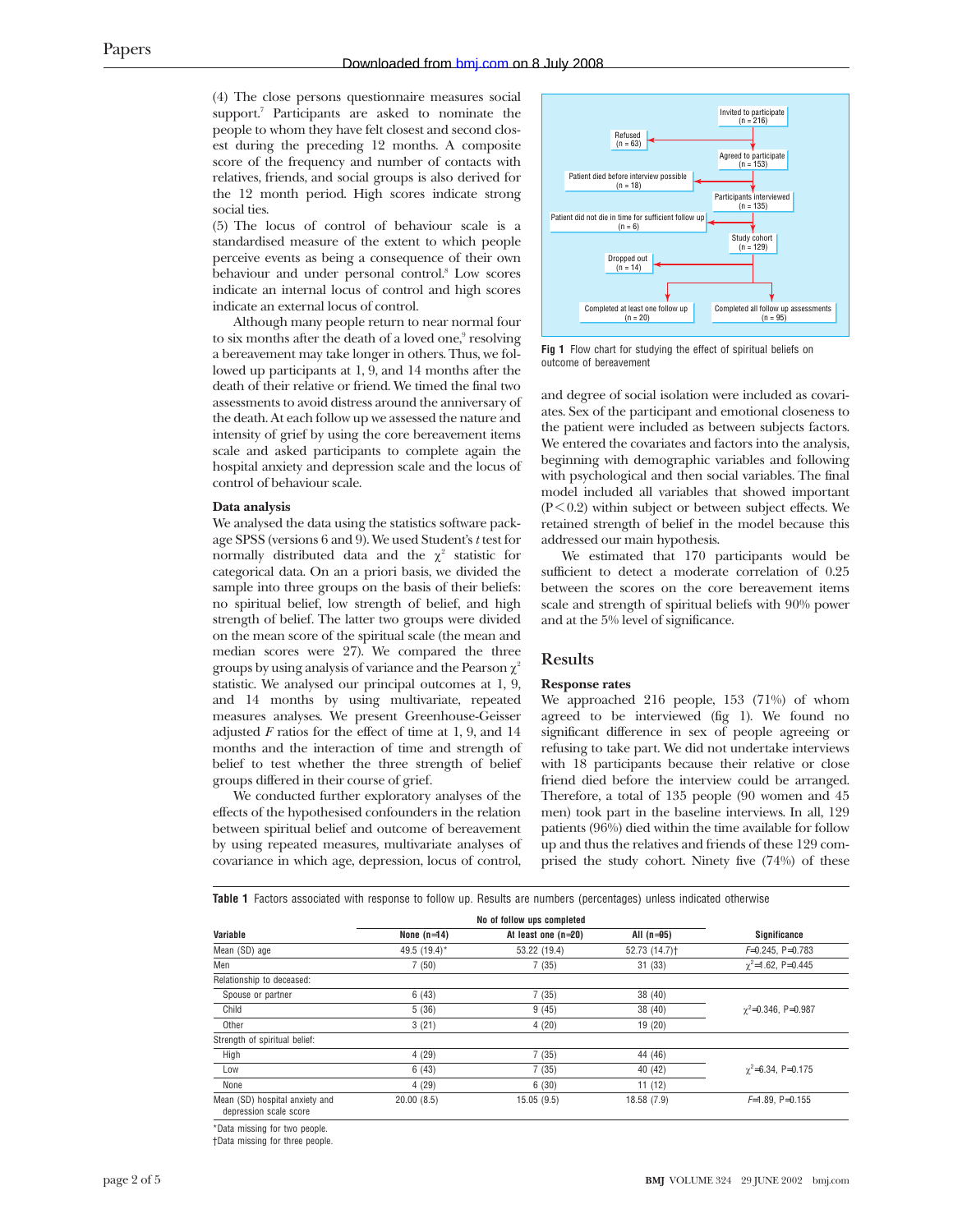**Table 2** Characteristics of participants at entry to the study according to spiritual belief. Results are numbers (percentages) unless indicated otherwise

|                                |               | Strength of spiritual belief |                       | All participants<br>$(n=129)$ |                             |  |
|--------------------------------|---------------|------------------------------|-----------------------|-------------------------------|-----------------------------|--|
| <b>Characteristic</b>          | None $(n=21)$ | Low $(n=53)$                 | High $(n=55)$         |                               | Significance                |  |
| Men                            | 12(57)        | 17 (32)                      | 16 (29)               | 45 (35)                       | $\gamma^2 = 5.6$ , P=0.062  |  |
| Mean (SD) age                  | 48 (19.9)*    | 52 (14.9) <sup>+</sup>       | $55(15)$ <sup>+</sup> | 53 (15.9)                     | $F=1.45$ , P=0.238          |  |
| Social class I, II, and IIIN   | 14 (67)       | 32(60)                       | 37(67)                | 83 (64)                       | $\gamma^2 = 0.62$ , P=0.734 |  |
| Relationship to dying patient: |               |                              |                       |                               |                             |  |
| Spouse or partner              | 7(33)         | 23 (43)                      | 21(38)                | 51 (40)                       | $\gamma^2 = 6.06$ , P=0.195 |  |
| Child                          | 10(48)        | 24 (45)                      | 18(33)                | 52 (40)                       |                             |  |
| Other                          | 4(19)         | 6(11)                        | 16(29)                | 26 (20)                       |                             |  |
| Third level education          | 6(29)         | 11(21)                       | 19(35)                | 36 (28)                       | $\gamma^2 = 2.56$ , P=0.278 |  |
| Married or cohabiting          | 10(48)        | 41 (77)                      | 40 (73)               | 91(71)                        | $\gamma^2 = 6.62$ , P=0.036 |  |
| White ethnic group             | 18 (86)       | 52 (98)                      | 47 (85)               | 117 (91)                      | $\gamma^2 = 5.86$ , P=0.053 |  |
| Mean (SD) HADS                 | 18.6(8.0)     | 18.8(8.1)                    | 17.4(8.7)             | 18.2(8.3)                     | $F=0.409$ . P=0.665         |  |
| Mean (SD) locus of control     | 30.1(10.4)    | 30.7(11.1)                   | 32.4(9.7)             | $31.4(10.4)\$                 | $F=0.532.$ P=0.589          |  |

HADS=hospital anxiety and depression scale.

\*Data missing for one person.

†Data missing for two people.

 $tn=51$ .

 $\sin 127$ .

completed all follow up assessments. No significant differences were found between non-responders, responders with incomplete data, and those who completed all assessments (table 1), although there was a tendency for people with no spiritual beliefs to fail to complete all follow ups.

#### **Baseline characteristics**

Fifty one participants (40%) were the spouse or partner of the dying patient and 52 (40%) were their adult children. The remaining 26 (20%) were made up of 9 (7%) friends and 17 (13%) other relatives. Fifty two (40%) named the dying patient as the person they had felt closest to over the previous 12 months, with a further 13 (10%) naming the dying patient as the second closest person to them. Of the 114 patients for whom data were not available, the mean age at death was 67 years (SD 12.3, range 28-94); only eight (7%) of the people whose age was known were under 50. In all, 72/129 (56%) patients died within one month of the baseline interview with their participating friend or relative, a further 37 (29%) died within three months, and 20 (16%) died more than three months later. At first follow up one month after the death, participants were asked about the circumstances of the death. Of the 114 who were asked, 65 (57%) were present at the death, whereas 88 (77%) had wanted to be there. Thirty-nine (80%) of those who were not present at the death had seen the patient in the preceding 24 hours. These findings indicate that we had been successful in recruiting people who were closely involved with the dying patient.

A total of 21/129 people (16%) reported no religious or spiritual belief; 53 (41% of all participants) reported spiritual beliefs of low intensity and 55 (43%) reported strongly held beliefs (table 2). Marital status and ethnic origin were significantly related to spiritual



belief: people with partners had stronger beliefs, and almost everyone in the low belief group was white.

#### **Spiritual belief and outcome of bereavement**

The main result of this study arose from the analysis of the 95 participants (74%) who completed all follow up assessments (table 3). Participants with strongly held spiritual beliefs recovered from their bereavement in a linear fashion (fig 2), whereas those with low strength of belief showed little change by nine months but recovered rapidly thereafter. Participants with no spiritual beliefs showed a temporary gain at nine months but their symptoms of grief had intensified again by the final assessment.

To explore the potential effect of confounders on the main outcomes, our first multivariate analysis concerned the 95 people who completed all assessments. The first line of table 4 describes the effects of time and the interaction between time and strength of belief, when strength of belief is the only variable entered into the model. We found a borderline significant effect

**Table 3** Outcome of bereavement for participants who completed the study, for each spiritual belief category, using the core bereavement items scale

| Mean core bereavement |                      | Strength of spiritual belief |                      |                           |  |  |  |
|-----------------------|----------------------|------------------------------|----------------------|---------------------------|--|--|--|
| items (95% CI)        | None $(n=11)$        | Low $(n=40)$                 | High $(n=44)$        | All participants $(n=95)$ |  |  |  |
| month                 | 28.62 (24.0 to 33.3) | 27.03 (22.9 to 31.2)         | 25.37 (22.2 to 28.6) | 26.44 (24.1 to 28.7)      |  |  |  |
| 9 months              | 26.00 (20.6 to 31.4) | 26.36 (22.6 to 30.1)         | 22.98 (19.8 to 26.2) | 24.76 (22.5 to 27.0)      |  |  |  |
| 14 months             | 27.53 (22.3 to 32.8) | 19.82 (16.6 to 23.1)         | 20.61 (17.4 to 23.9) | 21.08 (19.0 to 23.2)      |  |  |  |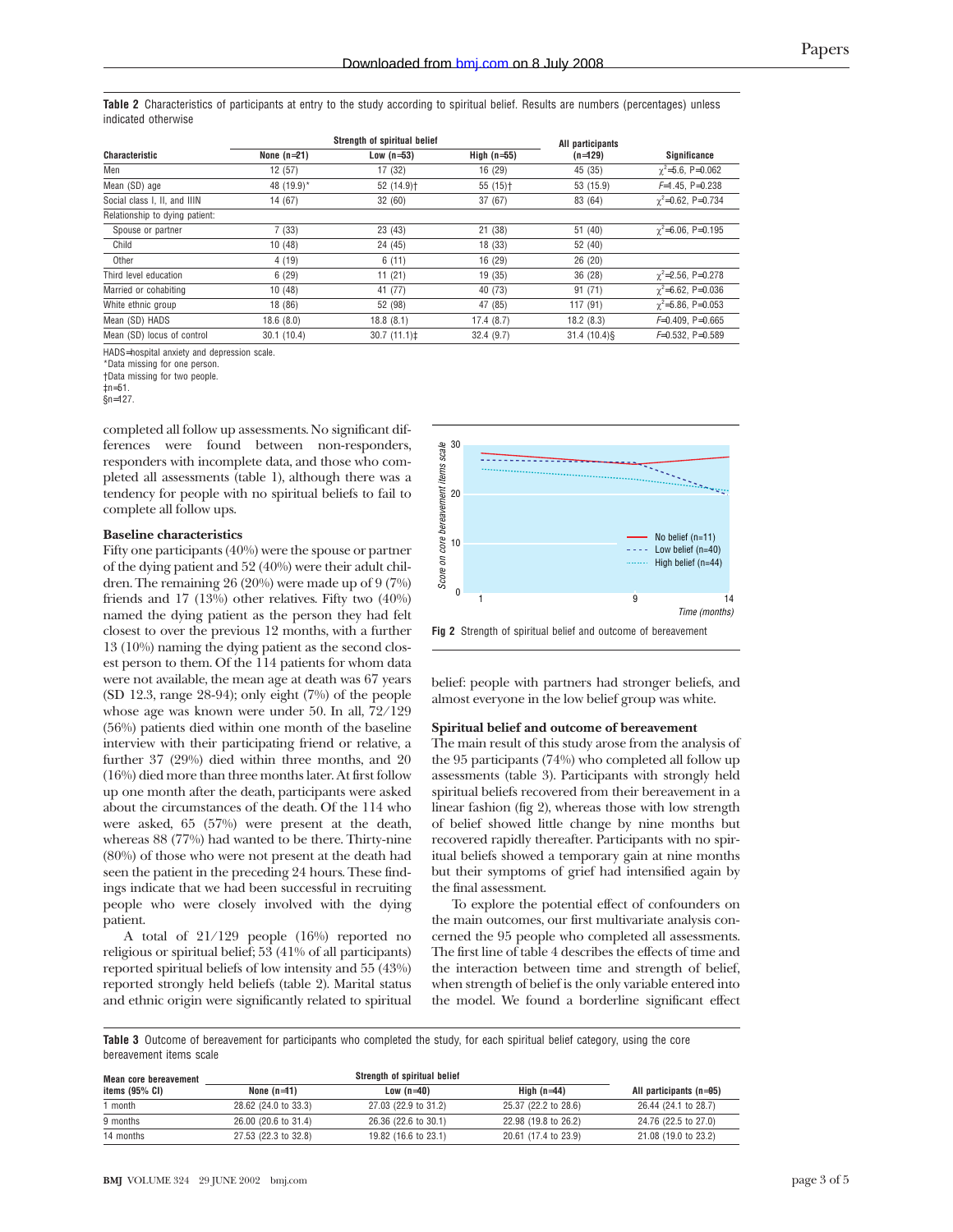**Table 4** Repeated measures analysis of spiritual belief and bereavement outcome showing the effects of covariate adjustments (n=95)

|                                                          | <b>Greenhouse-Geisser F ratio</b> |         |                  |         | Other effects         |                      |
|----------------------------------------------------------|-----------------------------------|---------|------------------|---------|-----------------------|----------------------|
| Variables in model                                       | Time                              | P value | Time by strength | P value | Variable              | <b>Significance</b>  |
| Time plus strength of spiritual belief                   | 7.93                              | 0.001   | 2.42             | 0.058   |                       |                      |
| Plus sex and age                                         | 9.98                              | < 0.001 | 2.55             | 0.050   | Sex-time interaction  | $F=3.56$ , P=0.037   |
| Plus mean HADS and locus of<br>control scale score       | 9.67                              | < 0.001 | 2.37             | 0.063   | Mean HADS score       | $\neq 4.9$ . P<0.001 |
|                                                          |                                   |         |                  |         | Sex-time interaction  | $F=3.73$ . P=0.032   |
| Plus total isolation score* and<br>closeness to patient* | 4.82                              | 0.013   | 1.34             | 0.263   | Closeness to patient* | $F=9.18$ . P=0.003   |
|                                                          |                                   |         |                  |         | Mean HADS score       | $\neq 4.4$ . P<0.001 |
|                                                          |                                   |         |                  |         | Sex-time interaction  | $F=2.88$ . P=0.067   |
| Final model: strength of spiritual                       | 5.75                              | 0.006   | 2.11             | 0.091   | Closeness to patient* | $F=11.8$ . P=0.001   |
| belief, sex, closeness to patient*,<br>with HADS         |                                   |         |                  |         | Mean HADS score       | $\neq$ 5.3. P<0.001  |
|                                                          |                                   |         |                  |         | Sex-time interaction  | $F=3.3.$ P=0.047     |

HADS=hospital anxiety and depression scale.

\*From close persons questionnaire.

(P=0.058) for the interaction between strength of belief and time (fig 2).

We then examined three groups of potential confounders of the relation between spiritual belief and outcome of bereavement. When we entered the demographic variables of sex and age into the model, the effect of strength of belief remained significant (table 4). Although sex of the participant was important (men had higher grief scores than women initially but not by nine months), it did not remove the effect of strength of belief on the course of grieving. Age was not a significant covariate in initial grief or recovery with time. We then examined the effects of psychological status and locus of control. Mean scores on the hospital anxiety and depression scale before the death were significantly associated with initial levels of grief. Higher depression scores at baseline also predicted higher scores on the core bereavement items scale at all follow ups. However, scores on the hospital anxiety and depression scale or mean locus of control scale failed to have a major impact on the effect of strength of belief (P=0.063) or the interaction between sex and time. Next, we examined the effects of social isolation and emotional closeness of the participant to the deceased. Adding these variables reduced the effect of strength of belief (P=0.263). Closeness to the dying patient predicted higher grief scores at all follow ups. The final model included strength of belief, sex, and closeness to the deceased as between subject factors and hospital anxiety and depression scale score at baseline as a covariate. Strength of spiritual belief retained its borderline significance. At 14 months the difference between the group with no beliefs and the

combined low and high belief groups was 7.30 (95% confidence interval 0.86 to 13.73) points on the core bereavement items scale. Adjusting for confounders in the final model (table 4) reduced this difference to 4.64 (1.04 to 10.32) points. These figures correspond to an effect size of 0.65 standard deviations before adjustment for confounding and 0.41 standard deviations after adjustment.

We undertook the same analysis, using all 114 people who had completed the baseline and first follow up assessments, imputing missing values thereafter by using the last observation carried forward. The interaction between time and strength of belief was confirmed (P=0.034) (table 5). Results for the whole model were similar using this larger sample, with strength of belief remaining significant (P=0.021) when all significant covariates and factors of interest were included.

# **Discussion**

In recent years research has moved from focusing on the psychological and medical consequences of grieving to examining what constitutes vulnerability and resilience in bereavement. Our main finding is that strength of spiritual belief is an important predictor of bereavement outcome. People with low strength of belief resolved their grief more slowly during the first nine months but by 14 months had caught up with people with strong beliefs. Participants with no spiritual beliefs had higher grief scores than the remainder at the one month and 14 month follow up points. The comparison fell short of statistical

**Table 5** Repeated measures analysis of spiritual belief and bereavement outcome showing the effects of covariate adjustments (n=114; imputed data using last observation carried forward)

|                                                                                        | Greenhouse-Geisser F ratio |         |                  |         | Other effects         |                      |
|----------------------------------------------------------------------------------------|----------------------------|---------|------------------|---------|-----------------------|----------------------|
| Variables in model                                                                     | Time                       | P value | Time by strength | P value | Variable              | Significance         |
| Time plus strength of spiritual<br>belief                                              | 10.99                      | < 0.001 | 2.78             | 0.034   |                       |                      |
| Plus sex and age                                                                       | 14.02                      | < 0.001 | 3.23             | 0.018   | Sex-time interaction  | $F=4.06$ . $P=0.023$ |
| Plus mean HADS and locus of<br>control scale score                                     | 13.44                      | < 0.001 | 2.94             | 0.026   | Mean HADS score       | $\neq$ 5.2. P<0.001  |
|                                                                                        |                            |         |                  |         | Sex-time interaction  | $F=4.26$ . P=0.019   |
| Plus total isolation score* and<br>closeness to patient*                               | 5.26                       | 0.008   | 2.06             | 0.097   | Closeness to patient* | $F=8.65$ . P=0.004   |
|                                                                                        |                            |         |                  |         | Mean HADS score       | $\neq$ 4.3. P<0.001  |
|                                                                                        |                            |         |                  |         | Sex-time interaction  | $F=3.29$ . P=0.046   |
| Final model: strength of spiritual<br>belief, sex, closeness to patient*,<br>with HADS | 6.48                       | 0.003   | 3.13             | 0.021   | Closeness to patient* | $F=12.3. P=0.001$    |
|                                                                                        |                            |         |                  |         | Mean HADS score       | $\neq 5.7$ . P<0.001 |
|                                                                                        |                            |         |                  |         | Sex-time interaction  | $F=3.8$ . P=0.029    |
|                                                                                        |                            |         |                  |         |                       |                      |

HADS=hospital anxiety and depression scale.

\*From close persons questionnaire.